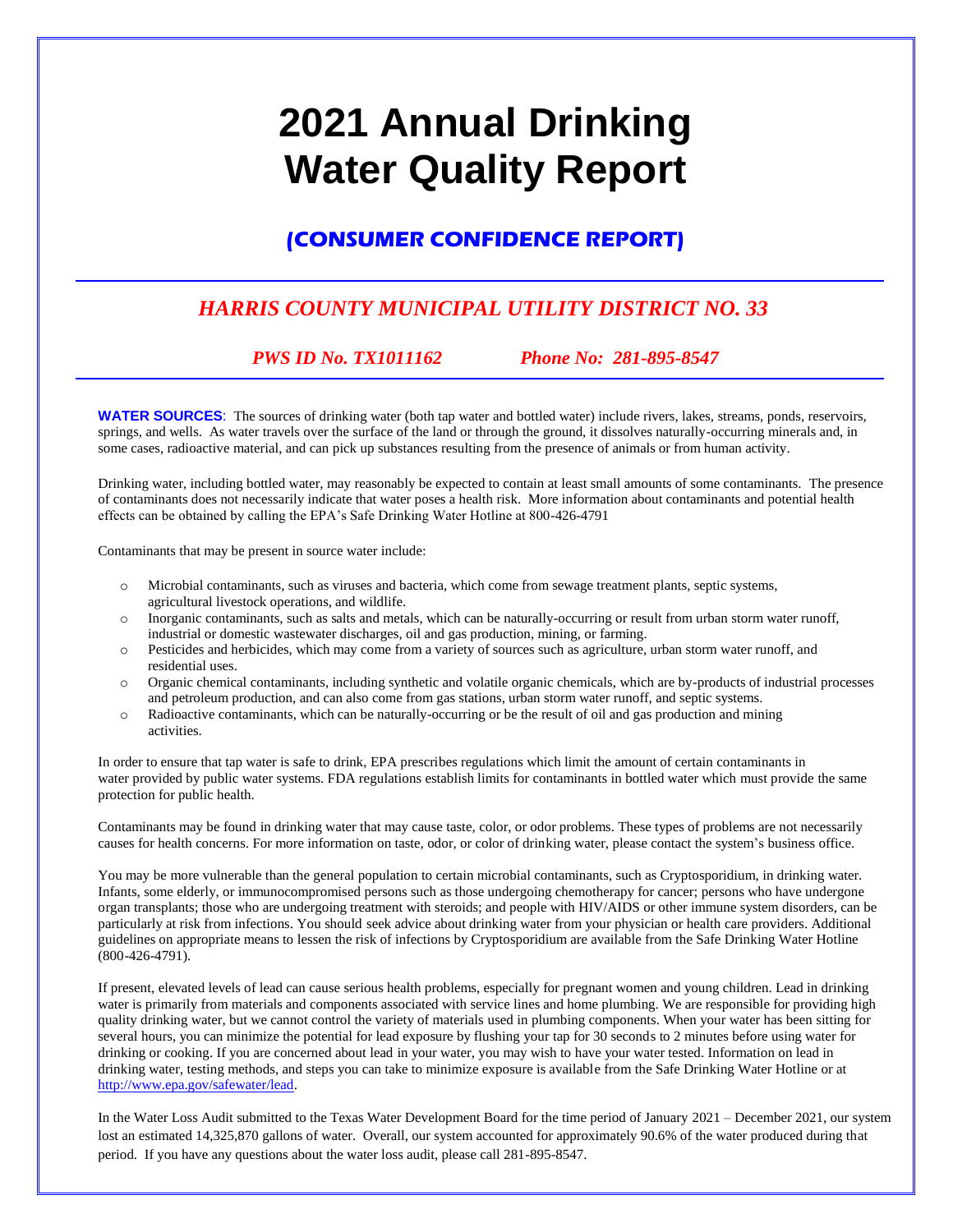|           | <b>Public Participation Opportunities</b>                                                                                                           | <b>En Español</b>                                                         |  |  |  |  |
|-----------|-----------------------------------------------------------------------------------------------------------------------------------------------------|---------------------------------------------------------------------------|--|--|--|--|
| Date:     | 3rd Thursday of Each Month                                                                                                                          | Este reporte incluye información sobre el agua para tomar.                |  |  |  |  |
| Time:     | 5:00 PM                                                                                                                                             | Para asistencia en español, favor de llamar al teléfono,<br>281-895-8547. |  |  |  |  |
| Location: | 13563 Bammel N. Houston Rd.<br>Houston, Texas 77066                                                                                                 |                                                                           |  |  |  |  |
|           | Phone No: 281-895-8547<br>To learn about future public meetings (concerning your<br>drinking water), or to request to schedule one, please call us. |                                                                           |  |  |  |  |

#### **Information about Source Water Assessments**

Our drinking water is obtained from groundwater sources. It comes from the Gulf Coast Aquifer. TCEQ completed an assessment of your source water, and results indicate that some of our sources are susceptible to certain contaminants. The sampling requirements for your water system is based on this susceptibility and previous sample data. Any detections of these contaminants will be found in this Consumer Confidence Report. For more information on source water assessments and protection efforts at our system contact WWWMS, Inc. at 281-895-8547.

For more information about your sources of water, please refer to the Source Water Assessment Viewer available at the following URL: http://www.tceq.texas.gov/gis/swaview.

Further details about sources and source water assessments are available in Drinking Water Watch at the following URL: [http://dww.tceq.texas.gov/DWW/.](http://dww.tceq.texas.gov/DWW/)

#### **Secondary Constituents**

Many constituents (such as calcium, sodium, or iron) which are often found in drinking water can cause taste, color, and odor problems. The taste and odor constituents are called secondary constituents and are regulated by the State of Texas, not the EPA. These constituents are not causes for health concern. Therefore, secondary constituents are not required to be reported in this document, but they may greatly affect the appearance and taste of your water.

#### **About the Following Pages**

The pages that follow list all federally regulated or monitored contaminants, which have been found in your drinking water. The U.S. EPA requires water systems to test for up to 97 contaminants.

#### **Water Quality Test Results**

| Definitions:                                       | The following tables contain scientific terms and measures, some of which may<br>require explanation.                                                                                                                                                                         |
|----------------------------------------------------|-------------------------------------------------------------------------------------------------------------------------------------------------------------------------------------------------------------------------------------------------------------------------------|
| Maximum Contaminant Level Goal or MCLG:            | The level of a contaminant in drinking water below which there is no known or<br>expected risk to health. MCLGs allow for a margin of safety.                                                                                                                                 |
| Maximum Contaminant Level or MCL:                  | The highest level of contaminant that is allowed in drinking water. MCLs are<br>set as close to the MCLGs as feasible using the best available treatment<br>technology.                                                                                                       |
| Maximum residual disinfectant level goal or MRDLG: | The level of a drinking water disinfectant below which there is no known or expected<br>risk to health. MRDLGs do not reflect the benefits of the use of disinfectants to<br>control microbial contaminants.                                                                  |
| Maximum residual disinfectant level or MRDL:       | The highest level of a disinfectant allowed in drinking water. There is convincing<br>evidence that addition of a disinfectant is necessary for control of microbial<br>contaminants.                                                                                         |
| Action Level Goal (ALG):                           | The level of contaminant in drinking water below which there is no known or<br>expected risk to health. ALGs allow for a margin of safety.                                                                                                                                    |
| Action Level:                                      | The concentration of a contaminant which; if exceeded, triggers treatment or<br>other requirements which a water system must follow.                                                                                                                                          |
| Treatment Technique or TT:                         | A required process intended to reduce the level of a contaminant in drinking water.                                                                                                                                                                                           |
| Level 1 Assessment:                                | A Level 1 assessment is a study of the water system to identify potential<br>problems and determine (if possible) why total coliform bacteria have been<br>found in our water system.                                                                                         |
| Level 2 Assessment:                                | A Level 2 assessment is a very detailed study of the water system to identify<br>potential problems and determine (if possible) why an E. coli MCL violation has<br>occurred and/or why total coliform bacteria have been found in our water system<br>on multiple occasions. |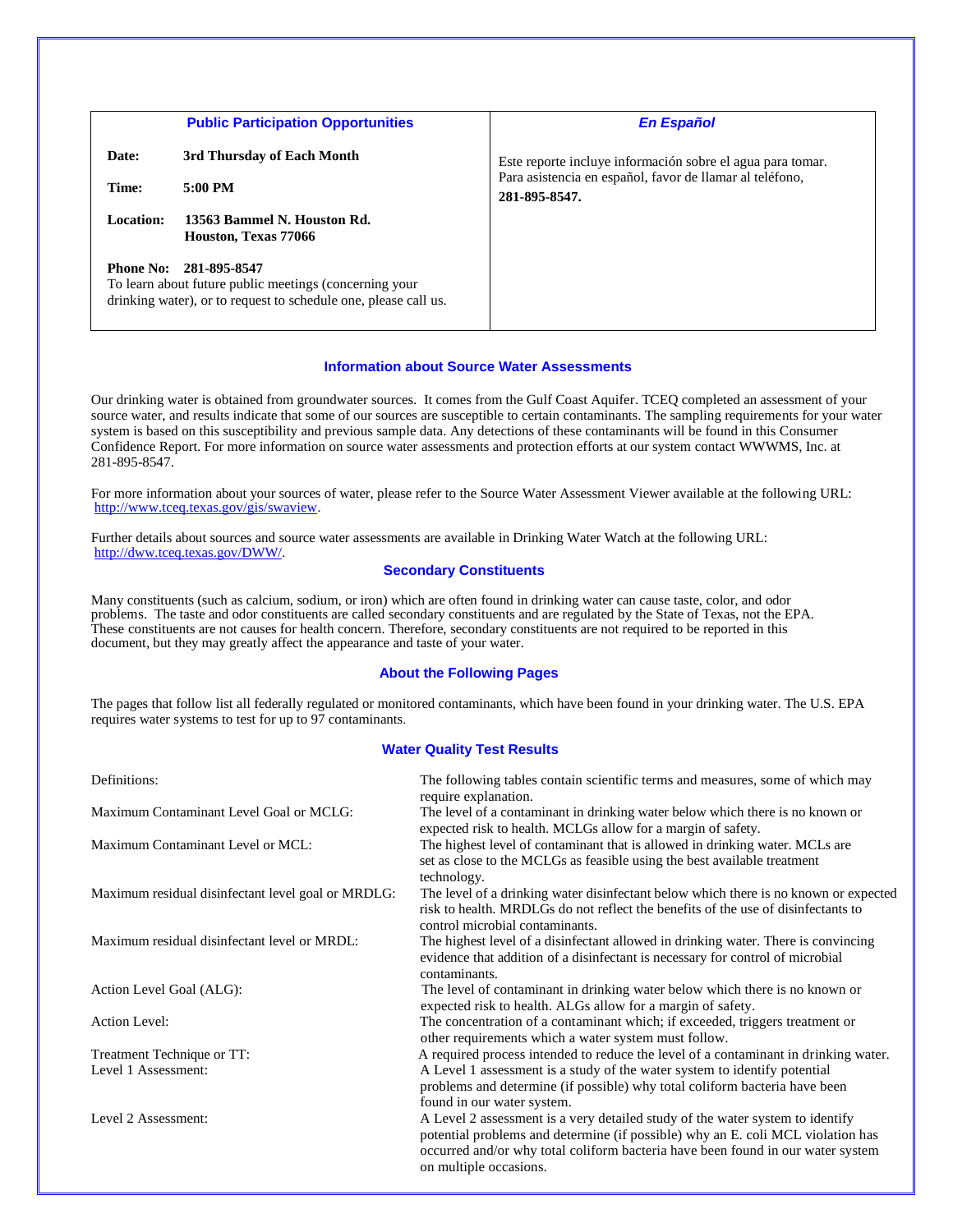| Avg:                       | Regulatory compliance with some MCLs are based on running annual<br>average of monthly samples. |
|----------------------------|-------------------------------------------------------------------------------------------------|
| ppm:                       | Milligrams per liter or parts per million – or one ounce in $7,350$ gallons of water.           |
| ppb:                       | Micrograms per liter or parts per billion – or one ounce in $7,350,000$ gallons of water.       |
| na:                        | Not applicable.                                                                                 |
| MFL:                       | Million fibers per liter (a measure of asbestos)                                                |
| mrem:                      | millirems per year (a measure of radiation absorbed by the body)                                |
| NTU:                       | Nephelometric turbidity units (a measure of turbidity)                                          |
| $pCi/L$ :                  | picocuries per liter (a measure of radioactivity)                                               |
| ppt:                       | parts per trillion, or nanograms per liter $(ng/L)$                                             |
| ppq:                       | parts per quadrillion, or picograms per liter $(pg/L)$                                          |
| Treatment Technique or TT: | A required process intended to reduce the level of a contaminant in drinking water.             |

#### **Lead and Copper**

| <b>Lead and</b><br><b>Copper</b> | <b>Date Sampled</b> | <b>MCLG</b>  | <b>Action Level</b><br>(AL) | 90 <sup>th</sup><br><b>Percentile</b> | # Sites<br><b>Over</b><br>$\mathbf{A}$ | <b>Units</b> | <b>Violation</b> | <b>Likely Source</b><br>of<br><b>Contamination</b>                                                                  |
|----------------------------------|---------------------|--------------|-----------------------------|---------------------------------------|----------------------------------------|--------------|------------------|---------------------------------------------------------------------------------------------------------------------|
| Copper                           | 9/14/2019           | 1.3          | 1.3                         | 0.13                                  | $\overline{0}$                         | ppm          | N                | Erosion of natural<br>deposits; Leaching from<br>wood preservatives;<br>Corrosion of household<br>plumbing systems. |
| Lead                             | 9/14/2019           | $\mathbf{0}$ | 15                          | 2                                     | $\mathbf{1}$                           | ppb          | N                | Corrosion of<br>household plumbing<br>systems;<br>Erosion of natural<br>deposits.                                   |

#### **Regulated Contaminants**

| <b>Disinfection</b><br><b>By-Products</b> | <b>Collection</b><br><b>Date</b> | <b>Highest</b><br>Leve<br><b>Detected</b> | <b>Range of</b><br><b>Individual</b><br><b>Samples</b> | <b>MCLG</b>                 | <b>MCL</b> | <b>Units</b> | <b>Violation</b> | <b>Likely Source of</b><br><b>Contamination</b> |
|-------------------------------------------|----------------------------------|-------------------------------------------|--------------------------------------------------------|-----------------------------|------------|--------------|------------------|-------------------------------------------------|
| Total<br>Trihalomethanes<br>(TTHM)        | 2020                             |                                           | $1-1$                                                  | No goal<br>for the<br>total | 80         | ppb          | N                | By-product of drinking<br>water disinfection.   |

\*The value in the Highest Level or Average Detected column is the highest average of all TTHM sample results collected at a location over a year.

| <b>Inorganic</b><br><b>Contaminants</b> | <b>Collection</b><br><b>Date</b> | <b>Highes</b><br>t Level<br><b>Detecte</b> | <b>Range of</b><br><b>Levels</b><br><b>Detected</b> | <b>MCLG</b> | <b>MCL</b> | <b>Units</b> | <b>Violation</b> | <b>Likely Source of</b><br><b>Contamination</b>                                                                     |
|-----------------------------------------|----------------------------------|--------------------------------------------|-----------------------------------------------------|-------------|------------|--------------|------------------|---------------------------------------------------------------------------------------------------------------------|
| Arsenic                                 | 7/15/2019                        | 6.4                                        | $6.4 - 6.4$                                         | $\theta$    | 10         | ppb          | N                | Erosion of natural<br>deposits; Runoff from<br>orchards; Runoff from<br>glass and electronics<br>production wastes. |

While your drinking water meets EPA standards for arsenic, it does contain low levels of arsenic. EPAs standard balances the current understanding of arsenics possible health effects against the costs of removing arsenic from drinking water. EPA continues to research the health effects of low levels of arsenic, which is a mineral known to cause cancer in humans at high concentrations and is linked to other health effects such as skin damage and circulatory problems.